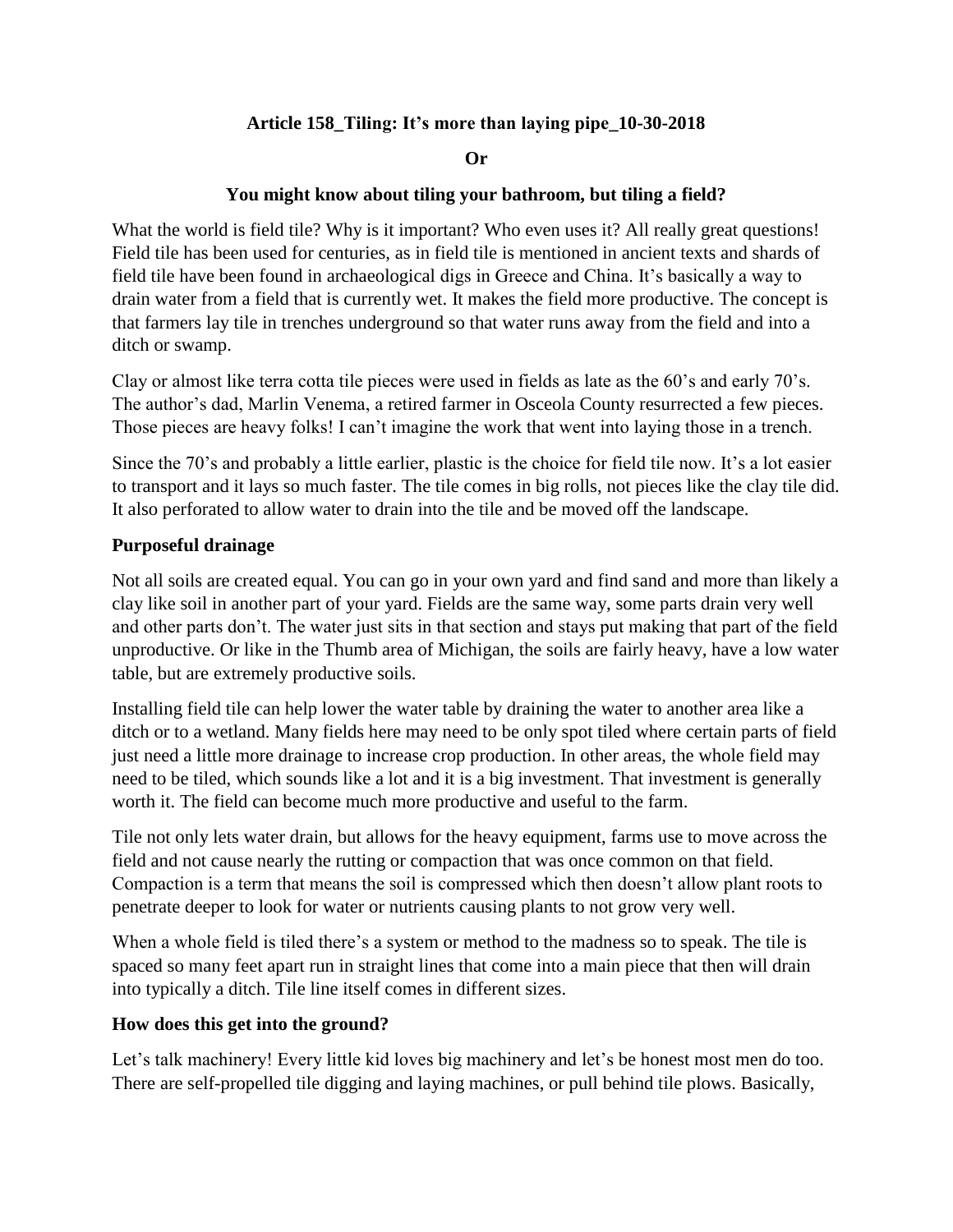the plow or machine digs a trench while laying the tile in the ground and then the dirt falls back in the trench.

Since you're digging so deep a lot of horse power is needed. A lot of the companies that do tile laying professionally use a large tractor on tracks or a dozer on tracks. Why tracks instead of tires? Tracks spread out the weight of the vehicle better over a wet surface reducing compaction and the chance for getting stuck.

The tile is mounted on a reel that feeds that into the tile plow which is just a huge shank that digs and lays the tile. The reel might be mounted on the equipment or pulled next to the tile plow.

# **Environmental Concerns**

Of course with added drainage there comes a chance for nutrients to run off from the drainage. Farms reduced surface run off by adding tile, but in some areas of the state run off from the tile is a big issue too. Liquid manure or injected manure have been known to run out of some of these tile lines in the Thumb.

Farmers have learned to plug the end of the tile before manure application and let the soil draw the nutrients out of the tile before opening up the tile line again. Same for fertilizer applications. Large rain events can cause lots of fertilizer to run out of the drains if not managed correctly either with the cap or by applying fertilizer a bit later in the season and with smaller amounts of fertilizer applied throughout the growing season.

Other solutions include installing water level control devices. These look like upright boxes a couple of feet tall. These are installed on the main drainage line and help manage water levels in the field. These devices along with inline water sensors can help farmers hold the water in the tile lines so nutrients are kept in the soil profile rather than literally going out the drain. These structures and devices can be used to keep irrigated water in the root zone when the soil dries out in the summer months too.

# **Positive Benefits**

Tiling is actually good for heavy but productive soils. It can make soils healthier by allowing the water to drain to allow for microbes that are good for soil health to work. Too much water in the system doesn't allow for that.

Reduction of soil moving off the field from water erosion is another benefit of agricultural tile. Water can infiltrate the soil rather than run off the landscape taking valuable farm land with it. A cover crop would help with that too and a farm could reap the best of both worlds!

We've talked about some of the solutions, the devices and technology used to conserve nutrients applied to soil and how tile can help keep nutrients in place with those devices.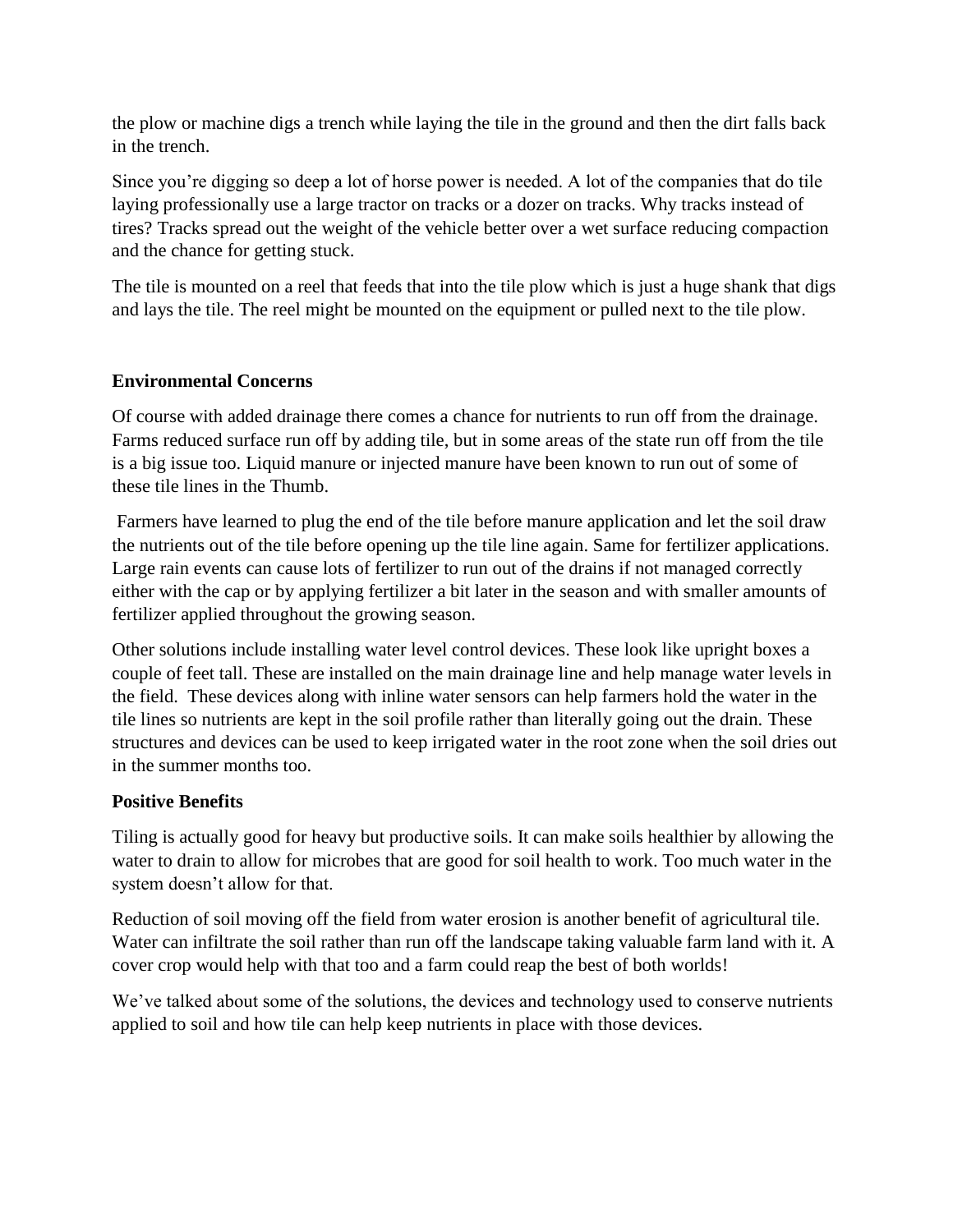Like all things in agriculture there are always benefits and concerns to any practice. Tiling is no different. But when used and managed well it can be an effective tool.

Special thanks to Daniela Dryer of Dryer Farms & Daughters Mandy Teachworth of Hazel Brothers Drainage, both from Ionia County, & Marlin Venema and Ken VanPolen for pictures and information.





Roll of Agriculturual Tile from VanPolen Dairy, Jodi DeHate Photo



Hazel Brothers Drainage tile plow, dozer, and reel. Photo

Mandy Teachworth



Hazel Brothers Drainage at work. Photo Mandy Teachworth